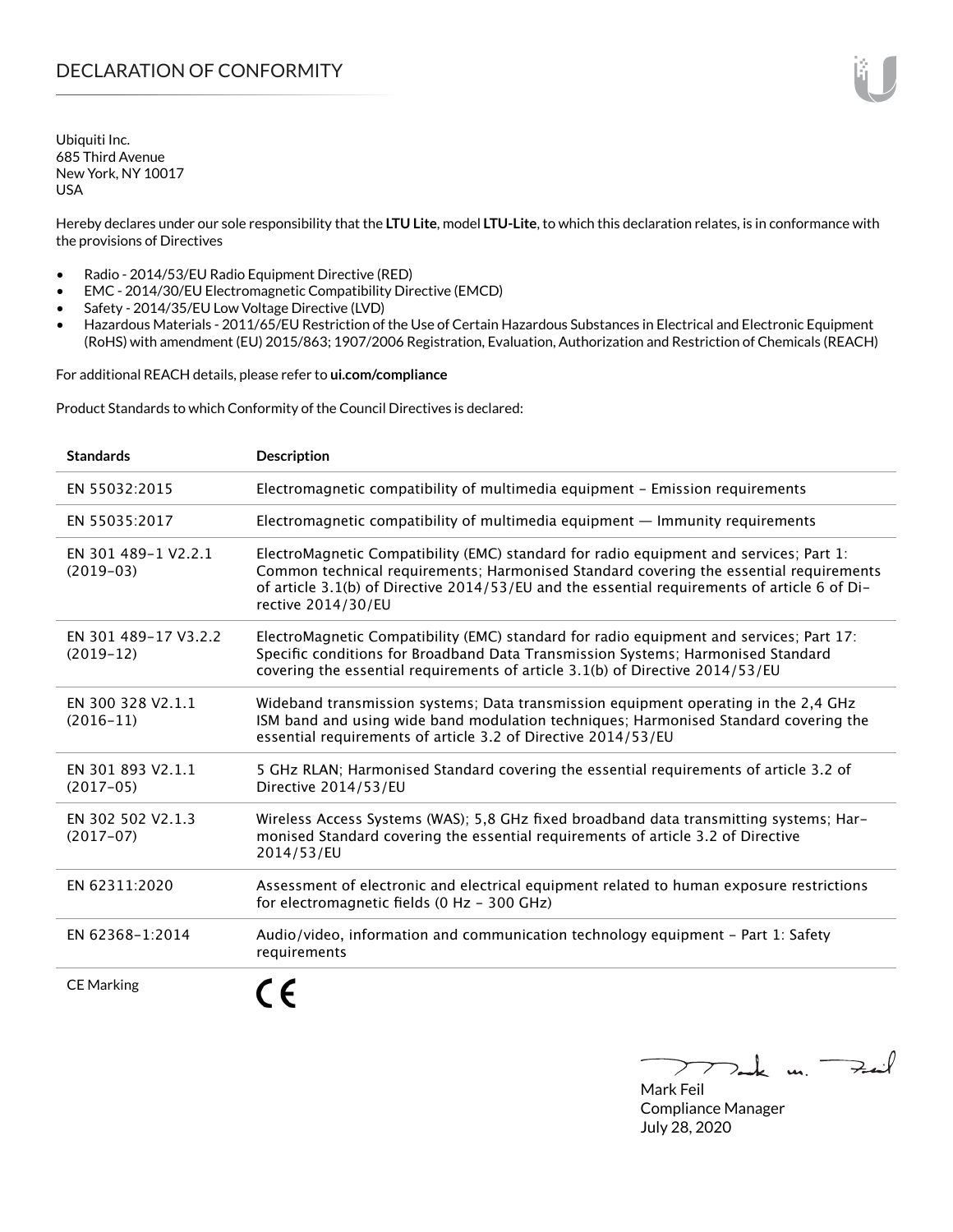# **LTU-Lite**

## **български** [Bulgarian]

С настоящото Ubiquiti декларира, че това устройство LTU-Lite е в съответствие със съществените изисквания и други приложими разпоредби на Директиви 2014/53/ EC, 2014/30/ЕС, 2014/35/ЕС.

## **Hrvatski** [Croatian]

Ubiquiti ovim putem izjavljuje da je ovaj uređaj LTU-Lite sukladan osnovnim zahtjevima i ostalim bitnim odredbama Direktiva 2014/53/EU, 2014/30/EU, 2014/35/EU.

# **Čeština** [Czech]

Ubiquiti tímto prohlašuje, že toto LTU-Lite zařízení, je ve shodě se základními požadavky a dalšími příslušnými ustanoveními směrnic 2014/53/EU, 2014/30/EU, 2014/35/EU.

# **Dansk** [Danish]

Hermed, Ubiquiti, erklærer at denne LTU-Lite enhed, er i overensstemmelse med de væsentlige krav og øvrige relevante krav i direktiver 2014/53/EU, 2014/30/EU, 2014/35/ EU.

# **Nederlands** [Dutch]

Hierbij verklaart Ubiquiti, dat deze LTU-Lite apparaat, in overeenstemming is met de essentiële eisen en de andere relevante bepalingen van richtlijnen 2014/53/EU, 2014/30/EU, 2014/35/EU.

## **English**

Hereby, Ubiquiti, declares that this LTU-Lite device, is in compliance with the essential requirements and other relevant provisions of Directives 2014/53/EU, 2014/30/EU, 2014/35/EU.

## **Eesti keel** [Estonian]

Käesolevaga Ubiquiti kinnitab, et antud LTU-Lite seade, on vastavus olulistele nõuetele ja teistele asjakohastele sätetele direktiivide 2014/53/EL, 2014/30/EL, 2014/35/EL.

## **Suomi** [Finnish]

Täten Ubiquiti vakuuttaa, että tämä LTU-Lite laite, on yhdenmukainen olennaisten vaatimusten ja muiden sitä koskevien direktiivien 2014/53/EU, 2014/30/EU, 2014/35/ EU.

## **Français** [French]

Par la présente Ubiquiti déclare que l'appareil LTU-Lite, est conforme aux exigences essentielles et aux autres dispositions pertinentes des directives 2014/53/UE, 2014/30/UE, 2014/35/UE.

## **Deutsch** [German]

Hiermit erklärt Ubiquiti, dass sich dieses LTU-Lite Gerät, in Übereinstimmung mit den grundlegenden Anforderungen und den anderen relevanten Vorschriften der Richtlinien 2014/53/EU, 2014/30/EU, 2014/35/EU befindet.

# **Ελληνικά** [Greek]

Δια του παρόντος, Ubiquiti, δηλώνει ότι αυτή η συσκευή LTU-Lite, είναι σε συμμόρφωση με τις βασικές απαιτήσεις και τις λοιπές σχετικές διατάξεις των οδηγιών 2014/53/EE, 2014/30/EE, 2014/35/EE.

## **Magyar** [Hungarian]

Ezennel Ubiquiti kijelenti, hogy ez a LTU-Lite készülék megfelel az alapvető követelményeknek és más vonatkozó 2014/53/EU, 2014/30/EU, 2014/35/EU irányelvek rendelkezéseit.

## **Íslenska** [Icelandic]

Hér, Ubiquiti, því yfir að þetta LTU-Lite tæki er í samræmi við grunnkröfur og önnur viðeigandi ákvæði tilskipana 2014/53/ESB, 2014/30/ESB, 2014/35/ESB.

## **Italiano** [Italian]

Con la presente, Ubiquiti, dichiara che questo dispositivo LTU-Lite, è conforme ai requisiti essenziali ed alle altre disposizioni pertinenti delle direttive 2014/53/UE, 2014/30/UE, 2014/35/UE.

## **Latviešu valoda** [Latvian]

Ar šo, Ubiquiti, deklarē, ka LTU-Lite ierīce, ir saskaņā ar būtiskajām prasībām un citiem attiecīgiem noteikumiem Direktīvās 2014/53/ES, 2014/30/ES, 2014/35/ES.

## **Lietuvių kalba** [Lithuanian]

Ubiquiti deklaruoja, kad šis LTU-Lite įrenginys atitinka esminius reikalavimus ir kitas 2014/53/ES, 2014/30/ES, 2014/35/ES Direktyvų nuostatas.

## **Malti** [Maltese]

Hawnhekk, Ubiquiti, tiddikjara li dan il-mezz LTU-Lite huwa konformi mar-rekwiżiti essenzjali u dispożizzjonijiet rilevanti oħrajn ta 'Direttivi 2014/53/UE, 2014/30/UE, 2014/35/UE.

## **Norsk** [Norwegian]

Herved Ubiquiti, erklærer at denne LTU-Lite enheten, er i samsvar med de grunnleggende kravene og andre relevante bestemmelser i direktivene 2014/53/EU, 2014/30/EU, 2014/35/EU.

## **Polski** [Polish]

Niniejszym, Ubiquiti, oświadcza, że urządzenie LTU-Lite, jest zgodny z zasadniczymi wymaganiami oraz pozostałymi stosownymi postanowieniami Dyrektyw 2014/53/UE, 2014/30/UE, 2014/35/UE.

## **Português** [Portuguese]

Ubiquiti declara que este dispositivo LTU-Lite, está conforme com os requisitos essenciais e outras disposições das Directivas 2014/53/UE, 2014/30/UE, 2014/35/UE.